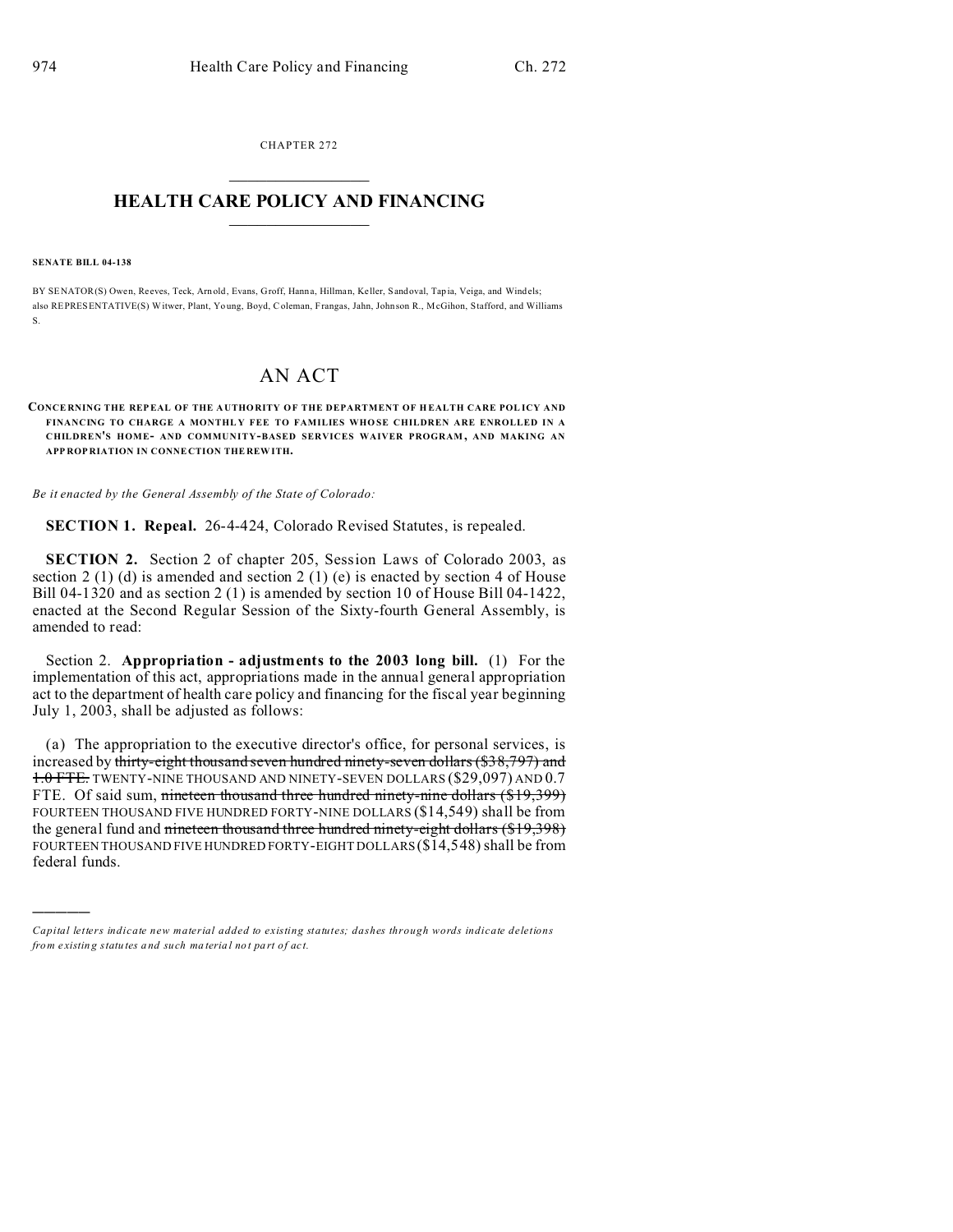(b) The appropriation to the executive director's office, for operating expenses, is increased by seven thousand five hundred fifty-five dollars (\$7,555). FIVE THOUSAND SIX HUNDRED SIXTY-SIX DOLLARS (\$5,666). Of said sum, three thousand seven hundred seventy-eight dollars (\$3,778) TWO THOUSAND EIGHT HUNDRED THIRTY-THREE DOLLARS (\$2,833) shall be from the general fund and three thousand seven hundred seventy-seven dollars (\$3,777) TWO THOUSAND EIGHT HUNDRED THIRTY-THREE DOLLARS (\$2,833) shall be from federal funds.

(c) The appropriation for medical services premiums is decreased by a total of one hundred eighty-five thousand two hundred twenty-four dollars (\$185,224). Of said sum, ninety-two thousand six hundred twelve dollars (\$92,612) shall be from the general fund and ninety-two thousand six hundred twelve dollars (\$92,612) shall be from federal funds.

(d) The cash funds appropriation for medical services premiums is increased by one hundred eighty-five thousand two hundred twenty-four dollars (\$185,224). The cash fund appropriation shall be from the children's home- and community-based services cash fund created in section 26-4-424 (5), Colorado Revised Statutes.

(e) The appropriation to the department of human services medicaid-funded programs, services for people with disabilities-medicaid funding, services for families and children-medicaid funding, is decreased by a total of nineteen thousand and eighty dollars (\$19,080). Of said sum, nine thousand five hundred forty dollars (\$9,540) shall be from the general fund and nine thousand five hundred forty dollars (\$9,540) shall be from federal funds.

(f) The appropriation to the department of human services medicaid-funded programs services for people with disabilities-medicaid funding, services for families and children-medicaid funding is increased by nineteen thousand eighty dollars (\$19,080) cash funds. The cash fund appropriation shall be from the children's homeand community-based services cash fund created in section 26-4-424 (5), Colorado Revised Statutes.

(2) For the implementation of this act, appropriations made in the annual general appropriation act for the fiscal year beginning July 1, 2003, to the department of personnel and administration, finance and procurement, collections services, for personal services, is increased by twenty-five thousand four hundred ninety-nine dollars (\$25,499) cash funds. The cash funds appropriation shall be from the children's home- and community-based services cash fund created in section 26-4-424 (5), Colorado Revised Statutes.

## **SECTION 3. Appropriation - adjustments in 2004 long bill.**

(1) For the implementation of this act, appropriations made in the annual general appropriation act to the department of health care policy and financing for the fiscal year beginning July 1, 2004, shall be adjusted as follows:

(a) The appropriation to the executive director's office, for personal services, is decreased by thirty-eight thousand seven hundred ninety-seven dollars (\$38,797) and 1.0 FTE. Of said sum, nineteen thousand three hundred ninety-nine dollars (\$19,399) shall be from the general fund and nineteen thousand three hundred ninety-eight